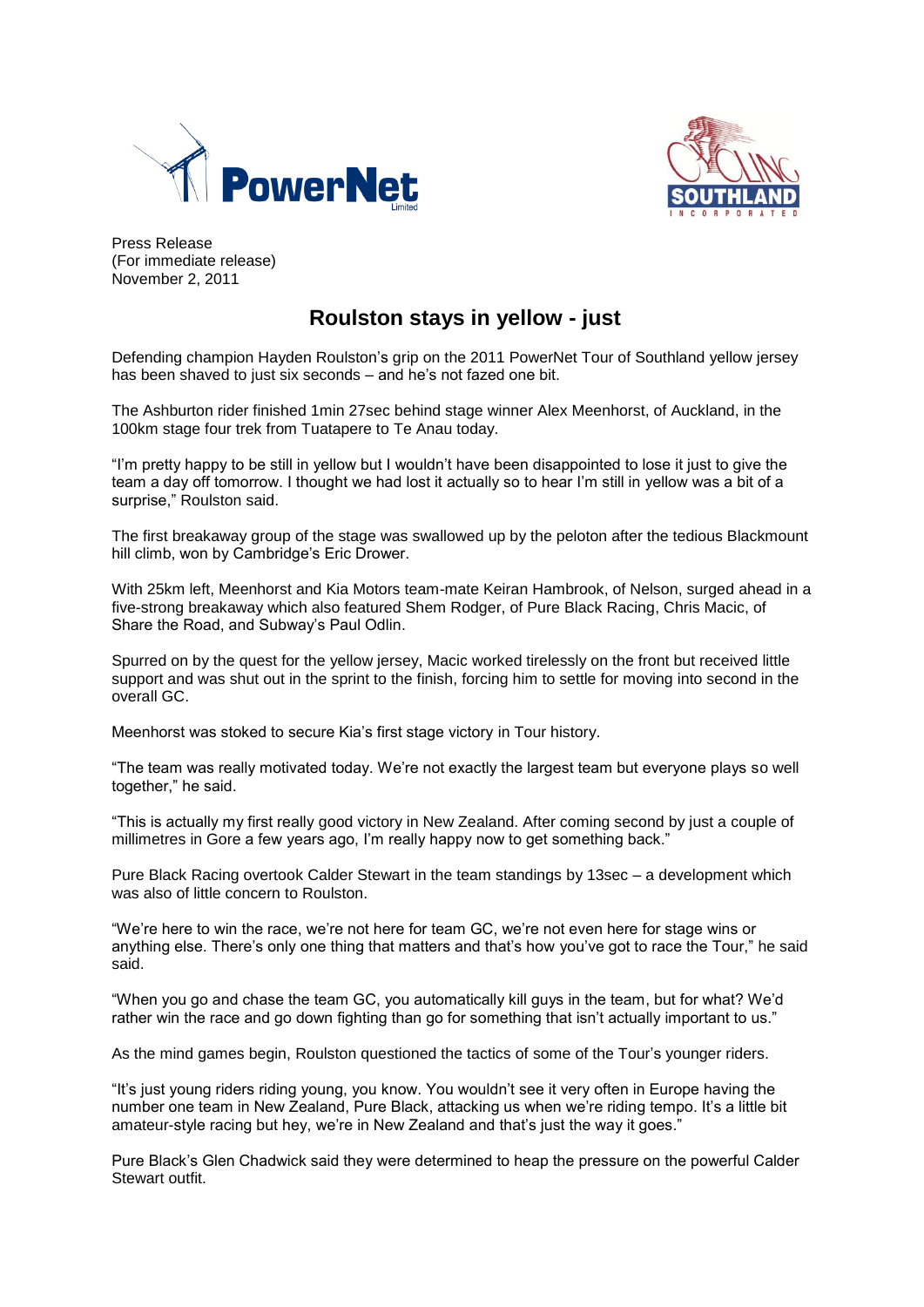"It was all about trying to stick it to Calder Stewart basically and we gave it a good crack up the mountain and down the other side. We just want to put them under a lot of pressure and I think we did," he said.

PowerNet's Josh Atkins retains the Co-Operative Bank under-23 jersey and remains a definite threat in the GC stakes just 10sec adrift of Roulston.

Auckland's Gordon McCauley tightened his grip on the Harcourt Sprint Ace jersey, while Dunedin's Joe Chapman continues to dominate the Hydralink-Jesco King of the Mountain standings.

Earlier in the day, Auckland's Alex Ray claimed the 48km stage three from Riverton to Tuatapere for his H and J Smith Outdoor World – Avanti Plus team.

"I was backing myself for most of the stage. Once we got away I knew we had a pretty good chance of staying away … I knew I had the legs," he said.

Tomorrow's 179km stage from Te Anau to the Crown Range, near Queenstown, has been mooted as race-defining, but not according to Roulston.

"If you have a good ride tomorrow I guess you can add a few more seconds but I don't think it's all over. There actually has not been any wind yet and that's what the peloton is forgetting. If they think it's been hard they should wait until there's a decent crosswind," he said.

#### Ends

Results following Stage 4 of the 2011 PowerNet Tour of Southland.

Tuatapere - Blackmount - Manapouri - Te Anau

1. Alex Meenhorst (KMT) 2h17m46s; 2. Paul Odlin (SUB) ST; 3. Shem Rodger (PBR) ST; 4. Kieran Hambrook (KMT) ST; 5. Chris Macic (STR) at 04s; 6. Myron Simpson (PNT) at 01m27s; 7. Patrick Bevin (APH) at 01m27s; 8. Clinton Avery (APH) at 01m27s; 9. Sam Steele (CSL) at 01m27s; 10. Alexander Ray (OWA) at 01m27s; 11. Ryan Obst (RDS) at 01m27s; 12. Ian Smallman (SUB) at 01m27s; 13. Joseph Lewis (KMT) at 01m27s; 14. Marc Ryan (CST) at 01m27s; 15. Hayden Roulston (CST) at 01m27s; 16. Mark Langlands (OWA) at 01m27s; 17. Daniel Barry (PBR) at 01m27s; 18. Marc Prutton (STH) at 01m27s; 19. Fraser Gough (OWA) at 01m27s; 20. Dion Smith (OWA) at 01m27s; 21. Josh Atkins (PNT) at 01m27s; 22. Scott Lyttle (PBR) at 01m27s; 23. Taylor Gunman (OWA) at 01m27s; 24. Mike Olheiser (JPW) at 01m27s; 25. Patrick Jones (BSB) at 01m27s;

#### **Overall Standings**

1. Hayden Roulston (CST) 11h13m11s; 2. Chris Macic (STR) at 06s; 3. Josh Atkins (PNT) at 10s; 4. Scott Lyttle (PBR) at 24s; 5. Paul Odlin (SUB) at 27s; 6. Shem Rodger (PBR) at 40s; 7. Patrick Bevin (APH) at 46s; 8. Jeremy Vennell (CST) at 48s; 9. George Bennett (KMT) at 50s; 10. Andi Bajic (STH) at 59s; 11. Jeremy Yates (STR) at 01m03s; 12. Tim Gudsell (PBR) at 01m05s; 13. Marc Ryan (CST) at 01m15s; 14. Nick Lovegrove (SUB) at 01m17s; 15. Mike Olheiser (JPW) at 01m24s; 16. Dion Smith (OWA) at 01m34s; 17. Taylor Gunman (OWA) at 01m41s; 18. Joseph Cooper (MCP) at 01m41s; 19. Clinton Avery (APH) at 01m42s; 20. Westley Gough (SUB) at 01m45s; 21. Brett Tivers (STR) at 01m50s; 22. Glen Chadwick (PBR) at 01m53s; 23. Tom Scully (PNT) at 02m02s; 24. Danny Pulbrook (RDS) at 02m08s; 25. Peter Latham (SUB) at 02m16s;

#### **Team Overall**

1. Pure Black Racing 33h41m32s; 2. Calder Stewart at 13s; 3. Share The Road at 57s; 4. Subway Pro Cycling at 01m34s; 5. Ascot Park Hotel at 01m43s; 6. H&J's Outdoor World-Avanti Plus at